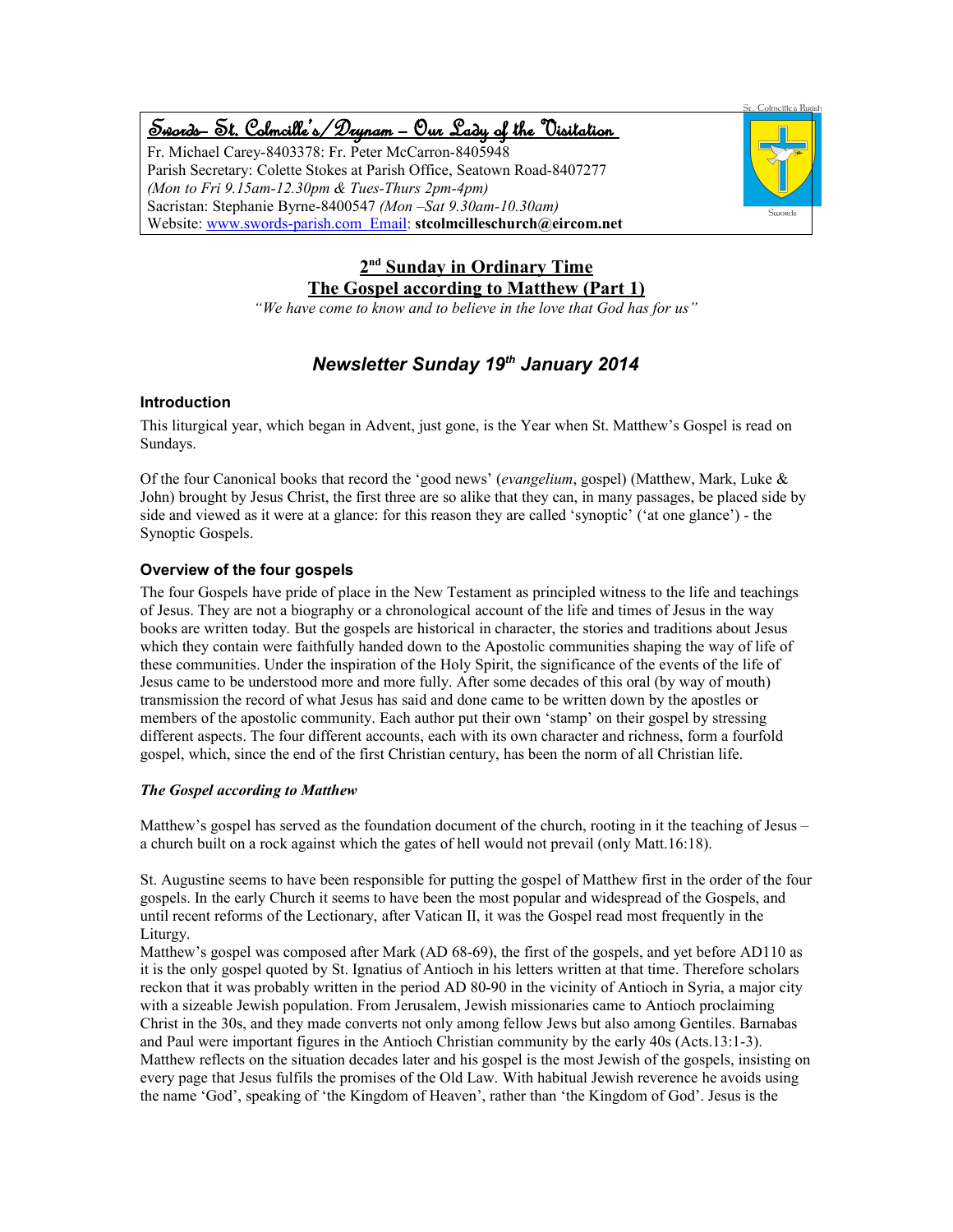second David, adopted by Joseph into the house of David (Mt.1:18-25), addressed frequently as 'Son of David (Mt.1.1;9:27;15:22), and hailed as the messianic king of David's line (Mt.21.9). Matthew also depicts him as a second Moses (Mt.2:20, compare Ex.4:19), who forms a new people of God, just as Moses formed the People of God in the Old Testament (Mt.16:18). Like Moses, Jesus comes into Israel from Egypt (Mt.2:13-22) to lead the people out of slavery. Like Moses, He goes up on a mount to give people new rules of behaviour - the Beatitudes (Mt.5). *To be Continued Fr. Michael Carey Adm*

#### **Mass Intentions for this coming week: St Colmcille's:**

**Mon** 8.00 am People of the Parish **Sat 6.30pm** Adrienne Kinsella **Mon** 10.00am Sean Melia Florence Bourke (MM) **Tues** 8.00 am Judith Hamill & Dec Family Mem **Sun 8.30am** Bartle McDonnell **Tues** 10.00 am Patricia Treacy **Sun 10.00am** Richard Madden **Wed** 10.00am Patricia O'Reilly members **Thurs** 8.00am Kathleen Phelan **Sun 7.30pm** Elizabeth Ivors **Thurs** 10.00am Deirdre Byrne **Fri** 8.00am Linda Wilson **Fri** 10.00am Harry Boland **Sat** 10.00am Declan Hanratty

**Wed** 8.00am Margaret Byrne **Sun 11.30am** Desmond Walsh & Dec family

#### *The Visitation of the BVM*



#### *Church of the Visitation Drynam*

Sunday the 2<sup>nd</sup> February is the Feast of the Presentation of the Lord. Fr Peter will bless candles at 10:00 and 12:00 Masses. Please bring along a candle if you wish it to be blessed in accordance with the tradition of this Feast Day.

#### **Healing the wounds of the heart**

All of us are wounded by sin. The part of us which is most deeply damaged by sin is the heart. The heart is so beautiful, so innocent, but it can be betrayed, scorned, and broken. Darkness of heart is the blackest night of all. Emptiness of heart is the greatest poverty of all. A heavy heart is the most wearisome burden of all. A broken heart is the most painful wound of all. Only love can heal the wounds of the heart. Lord, send your Holy Spirit to us, to heal the wounds of our hearts, so we may produce the fruits of love . (Source: Flor McCarthy



### ADMINISTRATOR'S COLUMN

#### *Antiphon - "All the earth shall bow down before you, O God, and shall sing to you, shall sing to your name, O Most High!"*  ADVENT

#### **Ordinary Time**

We are now in what the Church calls Ordinary Time. The term "Ordinary Time" may be misleading. In the context of the liturgical year the term "ordinary" does not mean "usual or average." Ordinary here means "not

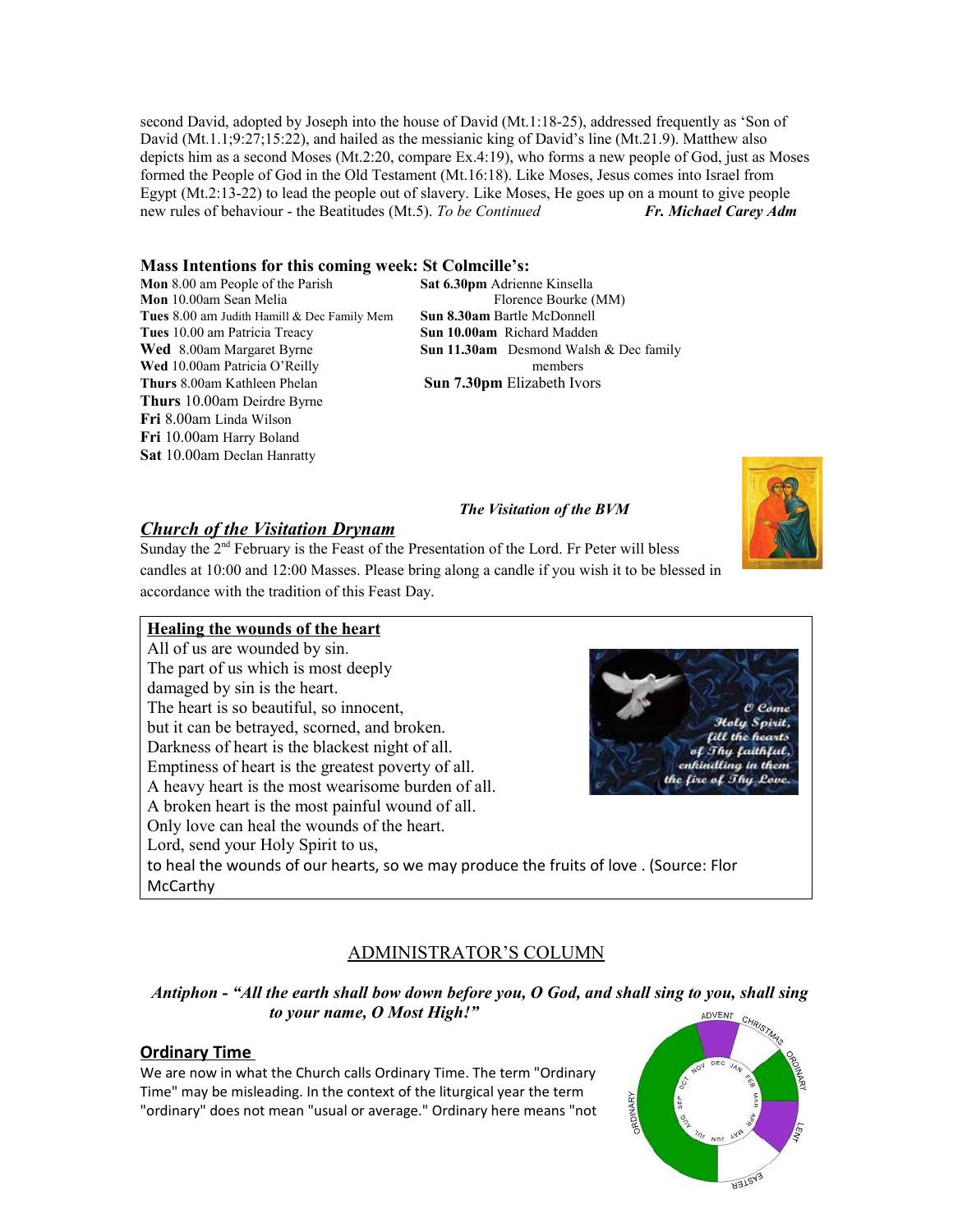seasonal." Ordinary Time is that part of the Liturgical Year that lies outside the seasons of Lent-Easter and Advent-Christmas. In Ordinary Time, the Church celebrates the mystery of Christ not in one specific aspect but in all its aspects. The readings during the liturgies of Ordinary Time help to instruct us on how to live out our Christian faith in our daily lives.

### **DO THIS IN MEMORY**

Next weekend the boys and girls and their families will be present at the 6.30pm Vigil Mass and the 10.00am Sunday Mass as part of their Parish based preparation programme for the Sacrament of First Eucharist. We look forward to seeing them and praying with them.

#### **Week of Christian Unity**

Every year from the  $18<sup>th</sup>$  to the  $25<sup>th</sup>$  January (Feast of the Conversion of St. Paul), the Christian Churches celebrate the week of Christian Unity. In his letter 1.Cor.1:1-17, Paul appeals that his readers come together and "be united in the same mind and the same purpose" A reflection on this in the 'Liturgical Ordo' says that this is not a call to worship and doing things in the same way. Rather it states that "Rooted in Christ, we are called to give thanks for the gifts of God that others outside our group bring to the common mission of the Church. Honouring the gifts of God in others draws us closer in faith and mission, and leads us towards that unity for which Christ prayed, with respect for authentic diversity in worship and life"

### **A REFLECTIVE SENTENCE**

The Bible is God's love letter to us….Soren Kierkegaard

### *B.E. - BEGINNING EXPERIENCE*

B.E. is a support group for those coping with the pain of loss of their life partner, through Death, Separation or Divorce. Few people are able to cope alone with the pain of loss. Do you find that you need more support than family and friends can provide? Seeking help is a sign of strength and self-knowledge – not weakness. This is a healing ministry, which helps to resolve the grief that goes with the end of a marriage or relationship. Coping effectively with bereavement is a skill we can all learn. A team, who are themselves widowed, separated or divorced share their experiences with you.

**Next Coping Programme will commence on Wednesday 5th February, for 7 Wednesday evenings, at 7.15pm in White Friars Community Centre, Aungier St. ,Dublin 2** For further information phone 01-6790556 or email [bedublin@gmail.com](mailto:bedublin@gmail.com)

## **SPLENDOURS OF VENETO based in Sottomarina**

#### **Swords/Drynam Parish Holiday** *Tuesday 3rd – Tuesday 10th June 2014* Adriatic Coast

**Chioggia is a quaint picturesque town on the Venetian lagoon about 25km south of Venice. It is in fact known as "Little Venice" because of its narrow streets, hump back canalsand is completely unspoilt and full of character. A bridge leads to the neighbouring island of Sottomarina with its long sandy beaches bordering the Adriatic. This is where we will be based for the week**

### **Price: €795.00 per person sharing**

Price includes: Return flights Dublin-Venice 7 nights' accommodation : 4 star hotel; half board; B&B and Dinner.,Day excursion to Venice by boat and day excursions to Ravenna and Padua

Extras**:** Single room supplement €25.00 per night for duration of stay Airport taxes: €85.00. baggage fee €40 Insurance: €36.00 (66+double premium applies)